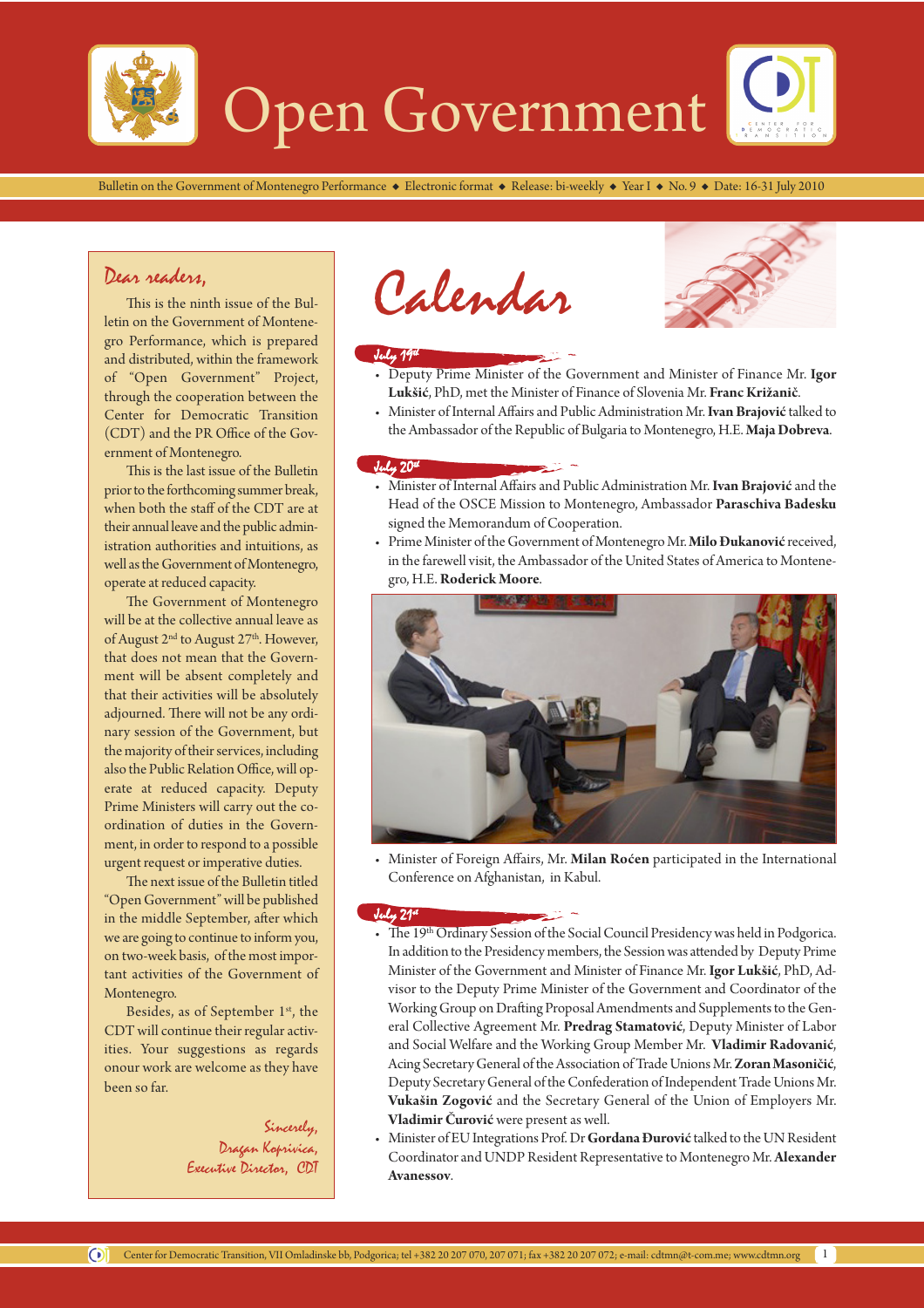- Prime Minister of the Government of Montenegro Mr. **Milo Đukanović** received the President of the Republic of Malta, H.E. **George Abela**.
- Minister of EU Integrations Prof. Dr **Gordana Đurović** talked to the Resident Representative of the Republic of Malta to the EU, **Richard Cachia Caruana**.
- The Press Conference on the presentation of the results of the First Public Invitation for the Support to the Investments in Agriculture was held in.

#### July 22nd

- Activities under the Project on Hydro Power Plant on the River Morača were presented to the ambassadors and international organizations in Montenegro.
- Minister of Foreign Affairs, Mr. **Milan Roćen** and Minister of Foreign Affairs of Malta Mr. **Tonio Borg** signed the Protocol and Memorandum of Cooperation.



#### July 23rd

• Minister of EU Integrations Prof. Dr **Gordana Đurović** received the Ambassador of the Republic of Slovakia H.E. **František Lipka**.

#### July 26th

• Minister of Internal Affairs and Public Administration Mr. **Ivan Brajović** received, in the farewell visit, the Ambassador of the United States of America to Montenegro, H.E. **Roderick Moore**.

#### $J_{ulup}$   $27<sup>u</sup>$

- Minister of Foreign Affairs, Mr. **Milan Roćen** received today the Ambassador of Ukraine H.E. **Oksana Sljusarenko**.
- The 14<sup>th</sup> Meeting of the Executive Board of the Union of Municiplaities was held.
- Deputy Prime Minister of the Government Mr. **Svetozar Marović** received, in the farewell visit, the Ambassador of the United States of America to Montenegro, H.E. **Roderick Moore**.
- Minister of Foreign Affairs, Mr. **Milan Roćen** received, in the farewell visit, the Ambassador of the United States of America to Montenegro, H.E. **Roderick Moore**.

#### July 28th

• Deputy Prime Minister of the Government and Minister of Finance Mr. **Igor Lukšić**, PhD, participated in the Session of the Chamber of Economy of Montenegro Assembly.

- Minister of Tourism Mr. **Predrag Nenezić** talked to the Mr. **Alexander Avanessov**, UN Resident Coordinator and UNDP Resident Representative to Montenegro and to the UNDP Economy Program Manager Mr. **Tomica Paović**.
- Deputy Prime Minister for Economic Policy and Financial System Prof. Dr. **Vujica Lazović** received, in the farewell visit, the Ambassador of the United States of America to Montenegro, H.E. **Roderick Moore**.
- Deputy Prime Minister of the Government and Minister of Finance Mr. **Igor Lukšić**, PhD, and the Ambassador of the Republic of France H.E. **Dominique Gazuy** signed, in Podgorica, Agreements on the Consolidation and Service of Montenegro's debts to the Republic of France, within the framework of the Paris Club of Creditors.
- Minister of Defense Mr. **Boro Vučinić** received, in the farewell visit, the Ambassador of the United States of America to Montenegro, H.E. **Roderick Moore**.

### $J$ uly  $30<sup>u</sup>$

• Minister of Labor and Social Welfare and President of the Social Council Dr. **Suad Numanović** signed the Memorandum of Cooperation with the aim to increase the employment possibility and the employment of disabled persons.

# Public discussions

### **PUBLIC DISCUSSIONS UNDERWAY…**

**Draft National Programme for Culture Development**  Duration: July 2<sup>nd</sup> August 1<sup>st</sup> 2010 Organizer: Ministry of Culture

Duration: July 2 - August 1- 2010<br>Organizer: Ministry of Culture<br>Draft National Programme for Culture Development<br>is available at: is available at:

http://www.ministarstvokulture.gov.me/vijesti/ 98014/Javna-rasprava-o-Nacrtu-Nacionalnog-programarazvoja-kulture.html.

**Concession Document on Granting Concessions for Taking Over, Gathering and Processing Specific Types of Waste in Montenegro, Which Are Applied to Used Up Batteries and Car Batteries, Worn Out Tires, Old Vehicles, Waste Electrical and Electronic Equipment and Worn Out Packaging** Duration: July  $29<sup>th</sup>$  – August  $18<sup>th</sup>$  2010

Organizer: Ministry of Spatial Planning and Environmental Protection

Concession Document on Granting Concessions for Taking Over, Gathering and Processing Specific Types of Waste in Montenegro is available at:

http://www.gov.me/ResourceManager/FileDownload. aspx?rId=59642&rType=2.

#### **Reform of Local self-Government in Montenegro**

Organizer: Ministry of Internal Affairs and Public Administration Draft Agenda on Public Administration Reform is available at: http://www.predsjpol.gov.me/potpredsjednik/projekti/ 97841/AGENDA.html.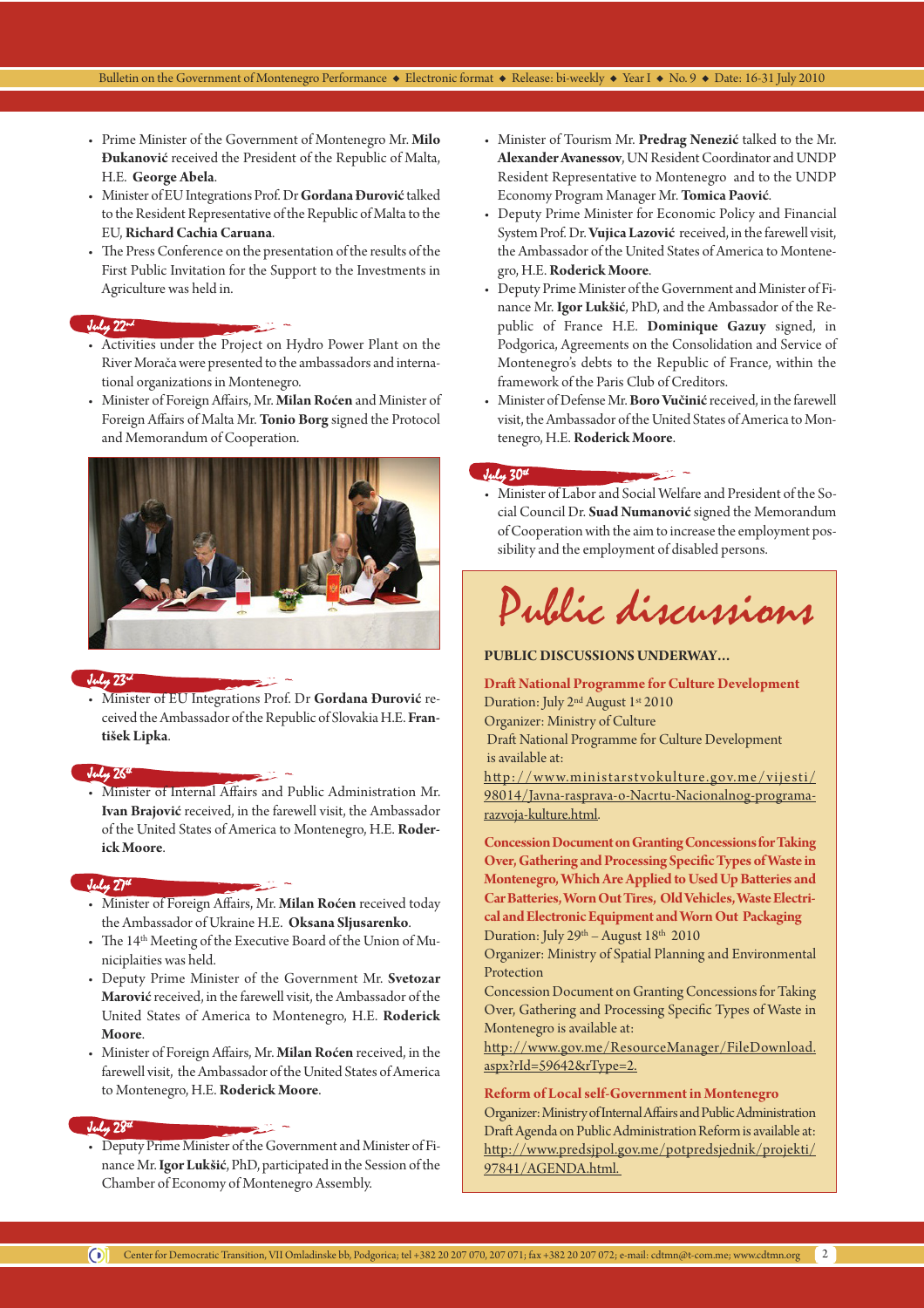

From July 16<sup>th</sup> to July 31<sup>st</sup>, the Government of Montenegro held two ordinary sessions.

At the session held on **July 22nd**, which was chaired by Prime Minister Mr. **Milo Đukanović**, the Government of Montenegro approved, i.e. adopted:

- 1. Proposal Law on Amendments and Supplements to the Law on General Administrative Procedure,
- 2. Proposal Law on Amendments and Supplements to the Law on National Security Agency,
- 3. Decision on the Network of Health Institutions of Montenegro, and
- 4. Regulations on the Criteria for Identifying the Beneficiaries and the Method of Distributing a Part of Income from Lottery.

The proposed amendments to the **Law on General Administrative Procedure** ensure the conformity of the Law with the contemporary standards on which the Common European Administrative Procedure relies. The new legal solutions strengthen the principle of effectiveness and cost-effectiveness in the administrative procedure by introducing the single contact and coordination point for citizens and administrative authorities, and shorten deadlines of and simplify the very procedure if several authorities are involved in their solving. The establishment of the new positive function procedure is proposed thereby as well, when it is provided for by a separate law – which means that it shall be considered that a request is approved if the authority in charge has not made a decision upon a correct request within the prescribed deadline.

The Government approved also the **Proposal Law on Amendments and Supplements to the Law on National Security Agency**. The proposed amendments bring the Law in conformity with certain fundamental laws' parts governing the scope and method of National Security Agency's operation. In addition, the lessons learned during the five-year enforcement of the Law on National Security Agency has shown the need to amend, i.e. supplement, certain solutions in order to improve the legal framework relevant to the field of national security interests protection, which offers legislative premises for a better treatment of contemporary security threats and challenges at national, regional and a broader level. The Government has concluded that the said amendments ensured the respect for human rights and freedoms as established under the Constitution of Montenegro and the European Convention for the Protection of Human Rights and Fundamental Freedoms and, simultaneously, constituted a balance between the respect for human rights of individuals and the rights of democratic society to protect the national security interests.

 $\begin{array}{ccccccccccccc} \bullet & \bullet & \bullet & \bullet & \bullet \end{array}$ 

At the session held on **July 29th**, which was chaired by Deputy Prime Minister of the Government and Minister of Finance Mr. **Igor Lukšić**, PhD, the Government of Montenegro approved, adopted, i.e. enacted:

- 1. Proposal Law on the Ombudsman of Montenegro,
- 2. Proposal Law on the Descendants of the Petrović Njegoš Dynasty,
- 3. Proposal Law on Amendments and Supplements to the Law on Financing Local Self-Government,
- 4. Proposal Law on Amendments and Supplements to the Law on Real Property Tax,
- 5. Law on Housing and the Maintenance of Residential Buildings,
- 6. Proposal Law on Forests,
- 7. Report on the Implementation of the Communication Strategy for Euro-Atlantic Integrations, with the Action Plan for the period July  $1^{st}$  – December 31st 2010,
- 8. Analysis of Montenegro Economic Policy Realization in the First Half of 2010,
- 9. Strategy for Fighting Corruption and Organized Crime for the Period Between 2010 and 2014, and
- 10. Strategy for Regional Development of Montenegro.

The Government of Montenegro approved the **Proposal Law on the Ombudsman of Montenegro**. According to the Constitution of Montenegro, the new Law establishes the national mechanism for the prevention of torture and protection against all forms of discrimination. The proposed solutions accepted the standards prescribed under the Paris Principles and the Venice Commission Recommendations, and particularly the key criterions that are to provide the Ombudsman Institution with autonomy, independence from the Government, pluralism, a broad mandate based on the universal human rights principles, an adequate power for examination, and appropriate resources.

Starting from the interests of the State to preserve and affirm the role and importance of the Petrović Njegoš Dynasty to national, social and cultural development of Montenegro, as well as an exceptional value of the historical and cultural heritage and tradition, the Government approved the **Proposal Law on the Status of the Descendants of the Petrović Njegoš Dynasty**. In line with the contemporary social relations, this Law establishes their status and role in the preserving and affirming the Dynasty tradition.

For the purpose of improving financial status of municipalities, the Government approved also the **Proposal Laws on Amendments and Supplements to the Law on Financing Local Self-Government and on Real Property Tax** respectively. The amended legal solutions shall ensure, via an increase in the municipal revenues and a better fiscal discipline, the longterm financial sources stability and regular servicing of legally prescribed liabilities to municipalities. In addition, it was proposed to abolish the tax levies that had had an insignificant net effect on municipal revenues, releasing thereby the private sector from fiscal burden and improving additionally the business environment of local self-government.